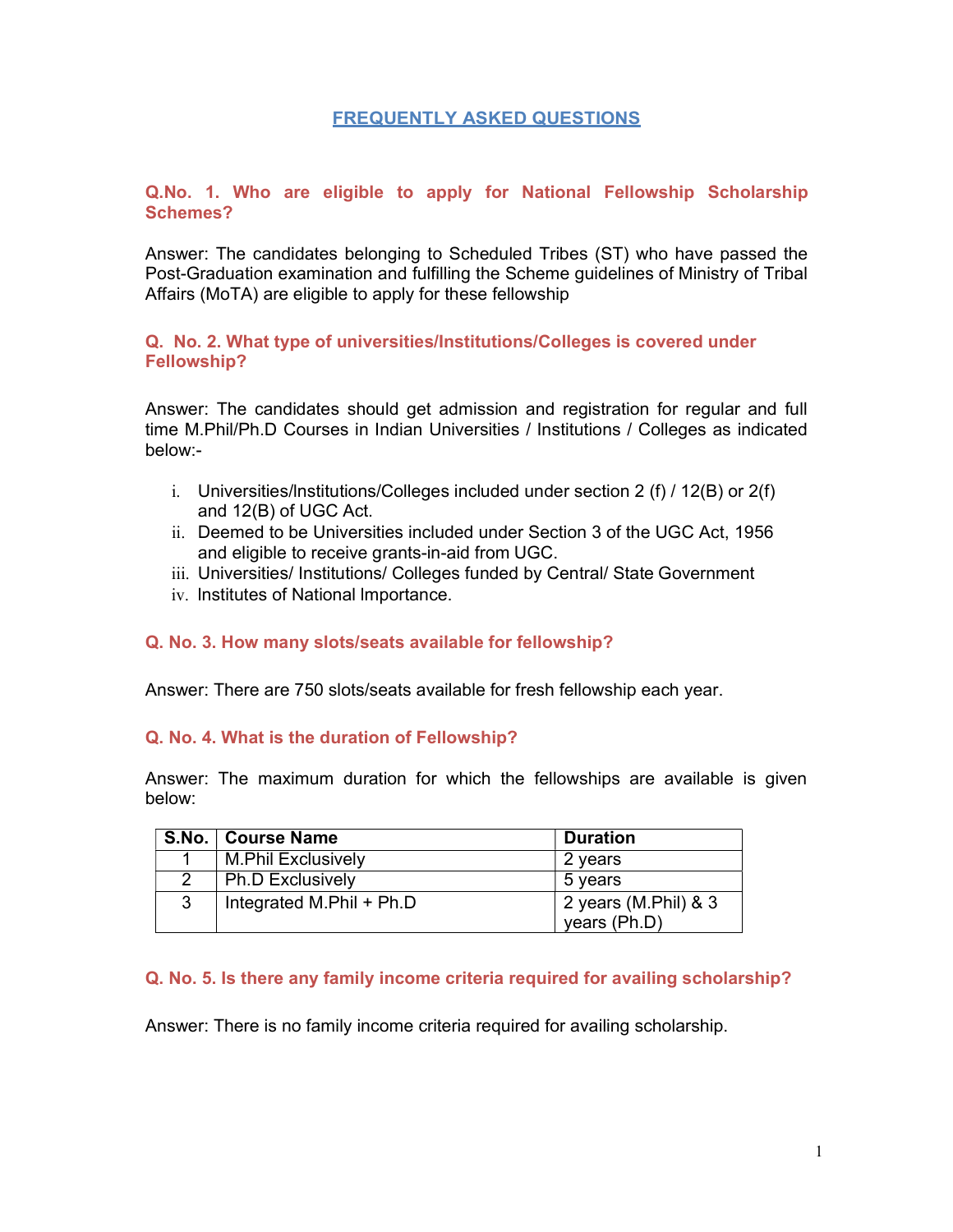## Q. No. 6. If a student is unable to complete his /her course, what will happen in that case?

Answer: If a student is unable to complete the course for any reason, he/she is liable to refund 50% of the total fellowship amount received by him/her to the Ministry.

## Q. No. 7. How much Financial Assistance is available?

Answer: The selected students get the fellowship as per below details:

| <b>Course</b> | Fellowship  | Contingency                 | <b>HRA</b>            | <b>Escorts/Reader</b> |
|---------------|-------------|-----------------------------|-----------------------|-----------------------|
| <b>Name</b>   |             |                             |                       | <b>Assistance</b>     |
| M.Phil        | Rs.         | 1. Rs. 10,000/-             | HRA as per rules of   | Rs. 2000/-p.m. in     |
|               | $25,000/-$  | P.A. for                    | the University/       | case of physically    |
|               | p.m.        | <b>Humanities</b>           | Institutions/Colleges | handicapped<br>and    |
|               |             | <b>&amp;Social Sciences</b> |                       | blind<br>candidates   |
|               |             | 2. Rs. 12,000/-P.A.         |                       | for all the subjects  |
|               |             | for Science,                |                       |                       |
|               |             | Engineering                 |                       |                       |
|               |             | Technology                  |                       |                       |
| Ph.D          | Rs.28,000/- | 1. Rs. 20,500/-             |                       |                       |
|               | p.m.        | P.A. for                    |                       |                       |
|               |             | <b>Humanities</b>           |                       |                       |
|               |             | &Social Sciences            |                       |                       |
|               |             | 2. Rs. 25,000/-P.A.         |                       |                       |
|               |             | for Science,                |                       |                       |
|               |             | Engineering                 |                       |                       |
|               |             | Technology                  |                       |                       |

Note: 1. The fellow doing M.phil will be paid fellowship amount upto the period of 02 years or the date of dissertation whichever is earlier.

2. The fellow doing Ph.D will be paid fellowship amount upto 5 years or the date of thesis submitted whichever is earlier

3. The course duration will be counted from date of joining/Admission of the M.Phil/Ph.D Course. The fellowship will be eligible from the selection year if student selected in the same year. Otherwise, the fellowship will be eligible for remaining period of the course duration in case of the students have joined prior to Selection year.

4. No extension will be done after completion of duration of the course.

## Q. No. 8. What is the starting date of fellowship?

Answer: The starting date of fellowship for the selection year is the date from which they have taken admission/joining in M.Phil/PhD course in the same selection year. Otherwise, the fellowship will be eligible for remaining period of the course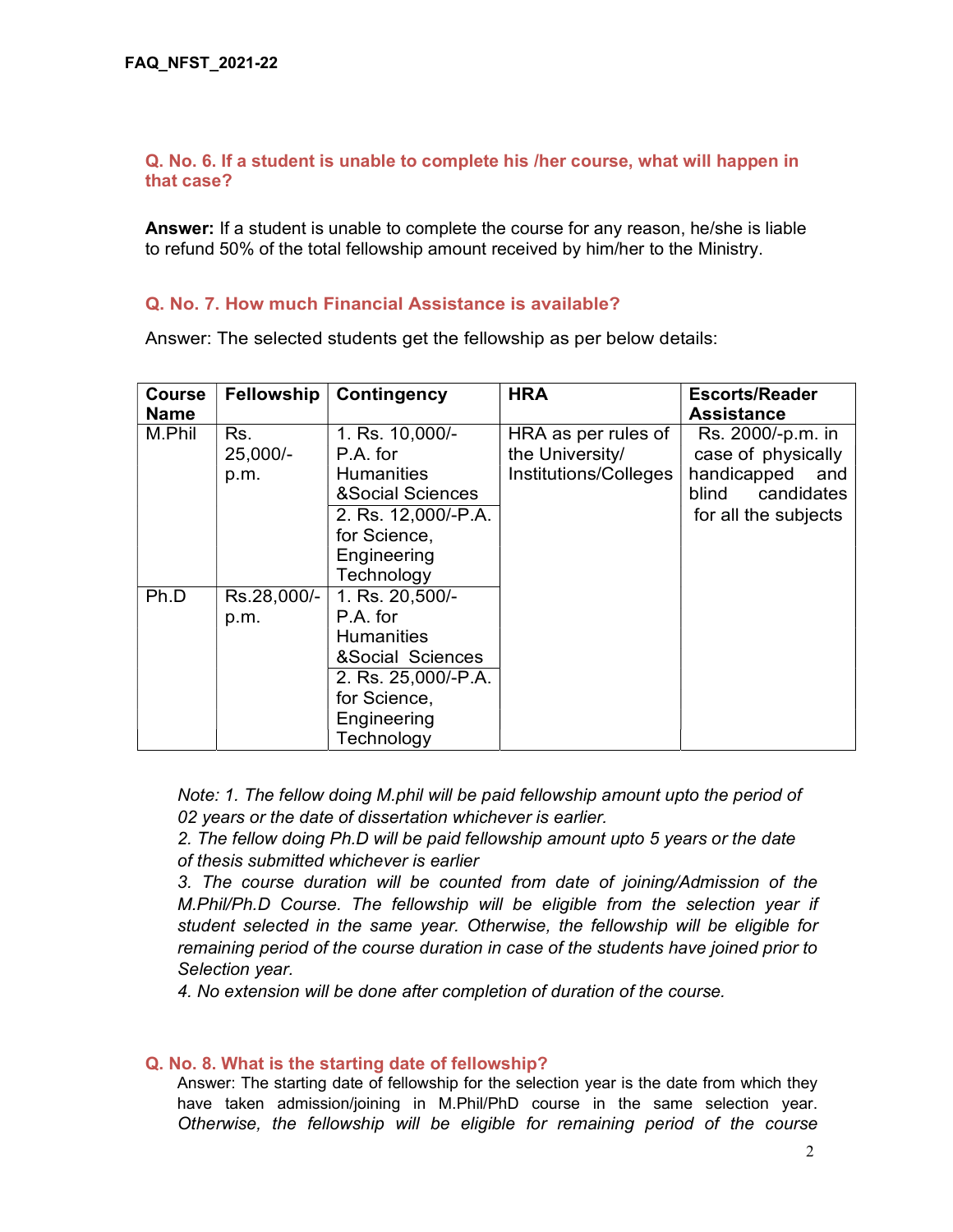duration in case of the students have joined prior to Selection year.

## Q. No. 9. Is there any gap period for the registration in Ph.D after completion of M.Phil Course?

Answer: The gap period for the registration in Ph.D after completion of M.Phil in case of Integrated M.Phil + Ph.Dis one year and Fellowship will lapse if the gap period is more than one year. In case of Ph.D, the candidate is required to apply as afresh, even though he/she has completed M.Phil.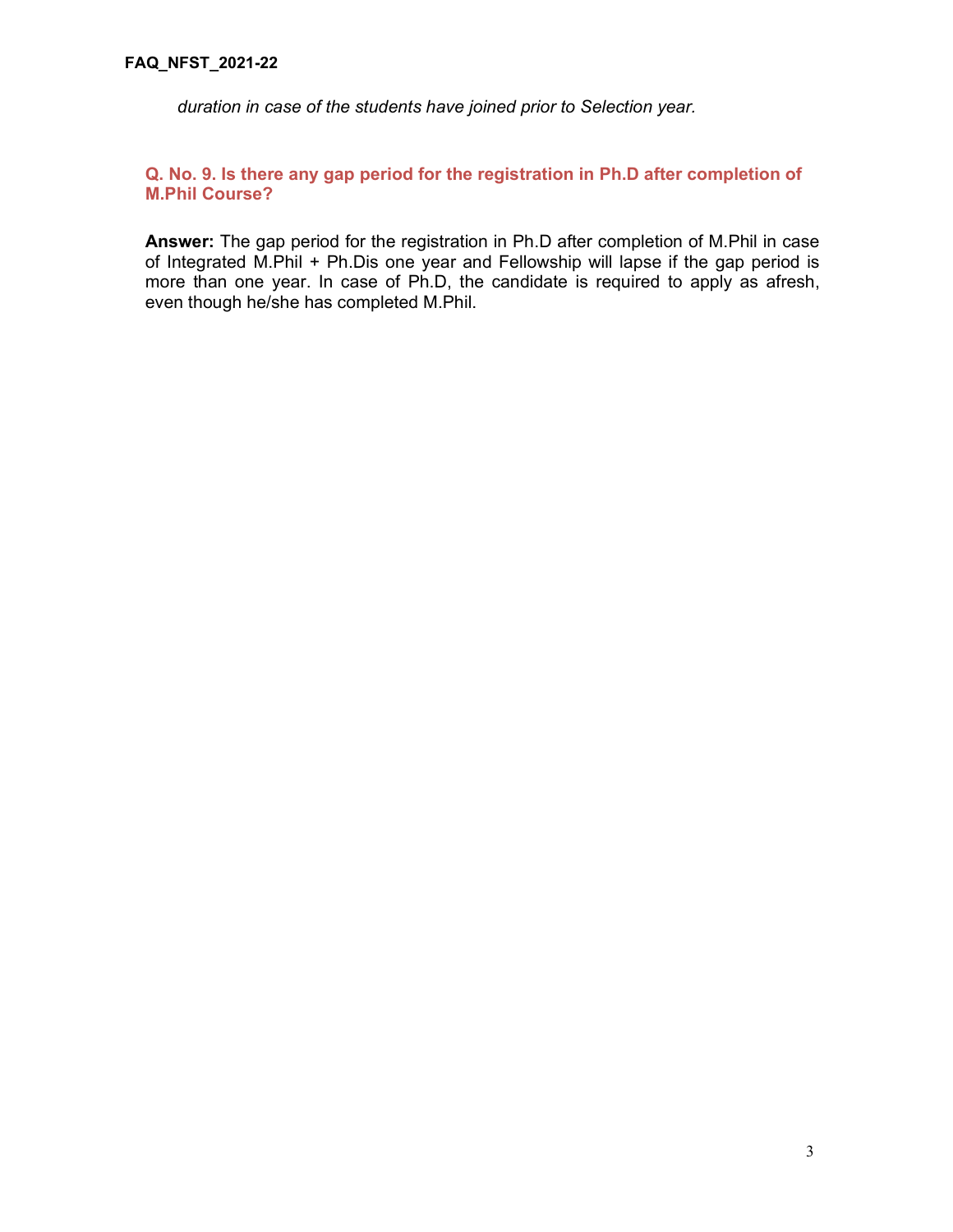## Q. No. 10. Can I avail any other scholarship from Central/ State Government for the same study?

Answer: The ST students once considered eligible for the Fellowship shall not be entitled for any other scholarship of the Central or State Government the same study. If selected, candidate should refund the money to concerned agency for the selected year.

## Q. No. 11. Can I transfer the fellowship from one Universities/Institutes/Colleges to another Universities/Institutes/Colleges?

Answer: The Selected Students of Fellowship will be permitted to transfer the fellowship from one Universities/Institutes/Colleges to another Universities/Institutes/Colleges subject to online submission of `No Objection' Certificate from both the Universities/Institutes/Colleges. Thereafter, approval of Ministry is required to complete the process of transfer.

## Q. No. 12. How can a Student upgrade course from M.Phil to Ph.D ?

Answer: The Student's is required to submit upgradation certificate issued by the Committee of three members comprising of Head of the Department, Supervisor and one outside subject expert to be constituted by the concerned Department of the University/Institution/College for evaluation of the work of student.

## Q. No. 13. What are the reasons for cancellation of fellowship?

Answer: There are following reasons for cancellation of fellowship: -

- $\div$  If the awardee is found to be ineligible to receive the award, at any point of time during the entire duration of the fellowship.
- ❖ Misconduct of awardee.
- Unsatisfactory progress of research work.
- Any other fellowship is drawn from other source(s)/ drawn fellowship or selected by Ministry of Tribal Affairs for Fellowship earlier.
- ❖ Concealment of facts and any other ground of misconduct.

## Q.No. 14. How can I apply online for scholarship?

Answer: New Students are required to apply online for the first time and need to "Register" on the National Fellowship Scholarship Portal at http://fellowship.tribal.gov.in by filling "Student Registration Form". After successful login details, a text message will be sent to the registered e-mail address.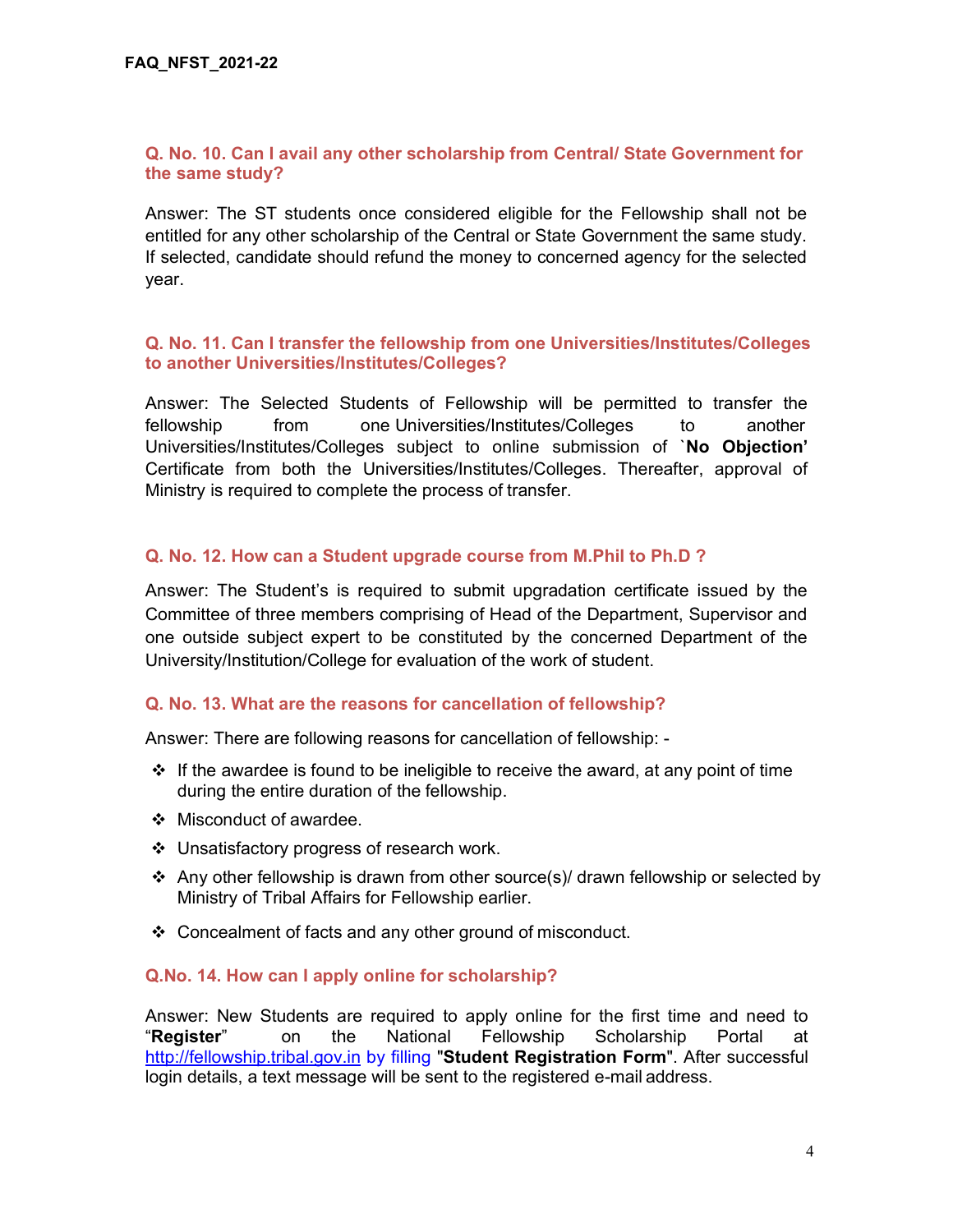#### Q. No. 15. What should students do, in case they face any problem while filling the application form in Google Chrome?

Answer: If students face any problem while filling the application form in Google Chrome, students are advised to use internet explorer. In case any issue/error in internet explorer as well, they are advised to clear browser history /cache and try again. They can send mail given in portal at "Contact us".

#### Q.No.16. What documents are needed to be uploaded on Portal while applying for Scholarship?

Answer: The following documents are required to be uploaded for Fresh applications under the National Fellowship Scholarship anduploading of document is not necessary for applying under Fellowship Scholarship Scheme.

- I. Student Photo.
- II. Date of Birth Certificate  $\{SSC/HSC/10^{th}$  board certificate $\}$
- III. Scheduled Tribe / PVTG Certificate.
- IV. Family Income Certificate issued by the Competent Authority.
- V. BPL Certificate (If opted for it / "Father/Mother's acceptable should not be the Grand parents' BPL Certificate)
- VI. Divangjan/Person with Disabilities Certificate (If applicable)
- VII. All Semester Marksheets in One PDF File (Where Percentage/CGPA/OGPA can be clearly identified)
- VIII. Conversion Factor Formula: In Case of CGPA/OGPA to Percentage the relevant document should be uploaded where the equivalent percentage has mentioned [ex: in the backside of the marksheet or cane be obtained letter from the College/Institute/University where the equivalent percentage is to be mentioned in the letter].

#### Q.No.17. What should be the Type and size of the documents and profile photo to be uploaded?

Answer: All documents should be uploaded in pdf file and the Profile Photo should be in .jpg/.jpeg format (Size: - 50 KB-100KB).

## Q. No. 18. What should I do, if I do not find my university name in the dropdown menu?

Answer: You can select "other option" from the drop-down list and type your university/Institute name in the specified box.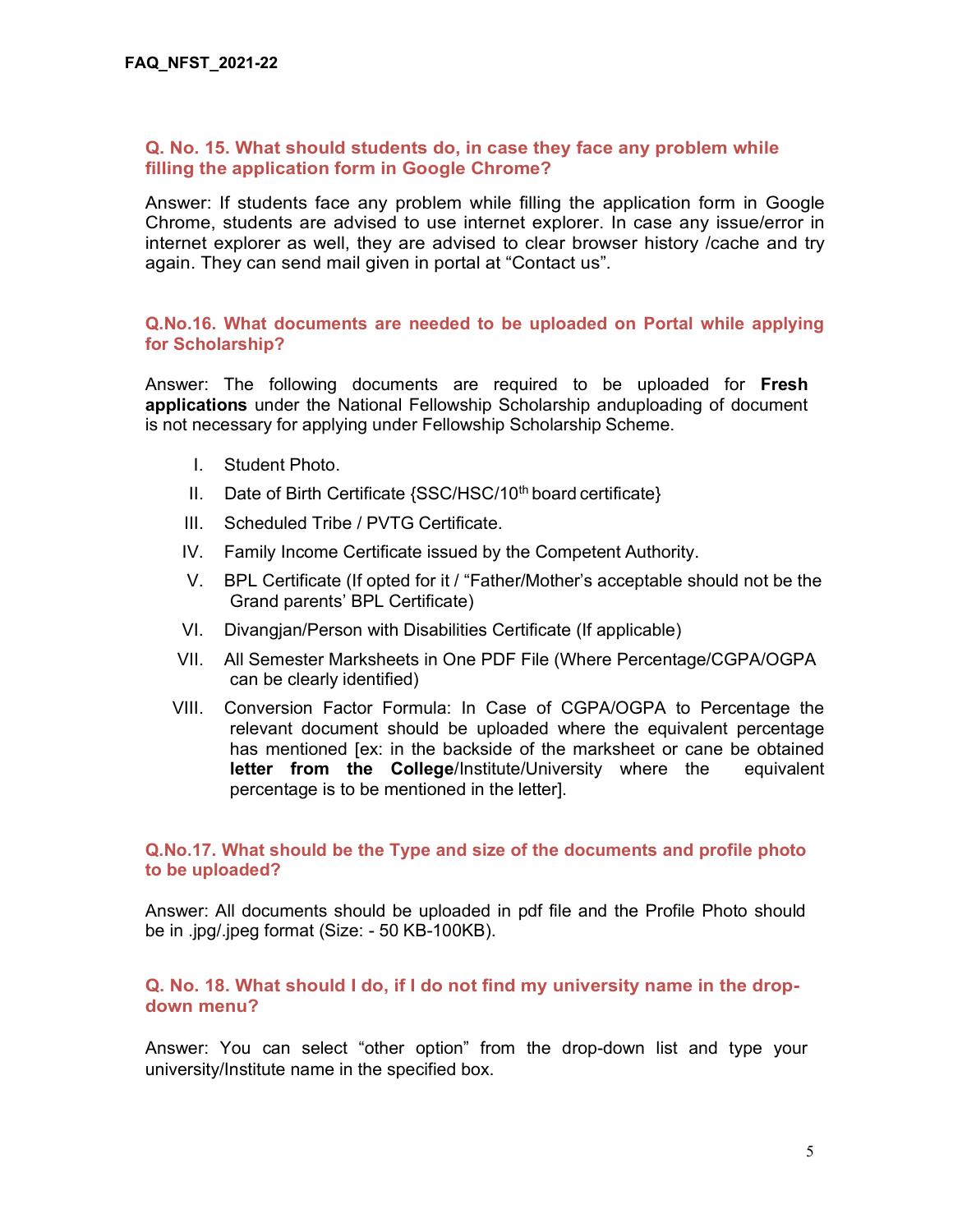# Q. No. 19.Can I edit the information already saved and upto what time?

Answer: You can edit until you submit except i.e pre-filled information like DoB, Name, mobile no and email-id etc

## Q. No. 20. Which fields I can edit before final submission of application?

Answer:-You can edit all details except "Registration Details" except Pre-filled information. It may be noted that once you 'finally submit' your application it will be forwarded to the next level and after that editing is not possible. Therefore before Final Submission, it should be ensured that details are filled correctly and documents uploaded.

## Q. No. 21. Which fields in the application form are mandatory?

Answer: - Fields provided with black asterisk (\*) mark are mandatory fields.

#### Q. No. 22. Do I have to fill up the online application in one sitting?

Answer: No, you can fill up the online application in many sittings by clicking 'Save & Next button from Personal Information to Candidate document Tab. The application at every stage until you click on ' Final Submit' button finally.

## Q. No. 23. Is there any Award No?

Answer: A provisional award number will be provided to the candidate on the basis of Domicile state mentioned in application Form. Once his/her application is submitted online, students should remember their ID till the course completion if selected. All communication with the Ministry will be made by using this ID.

## Q. No. 24. What should I do if I forget my password?

Answer: The process of re-set of the password is given as below:

- Student login->Forgot Password
- Enter the mobile number and click on the submit button.
- **Enter OTP received on mobile Number** *l* email id and enter new password
- click the submit button.

#### Q. No. 25. How should I check the status of my application online?

Answer: After login, enter valid Award no and Password to check the status. Your application status shows as "Pending" or "submitted" under the option 'Check Your Status'.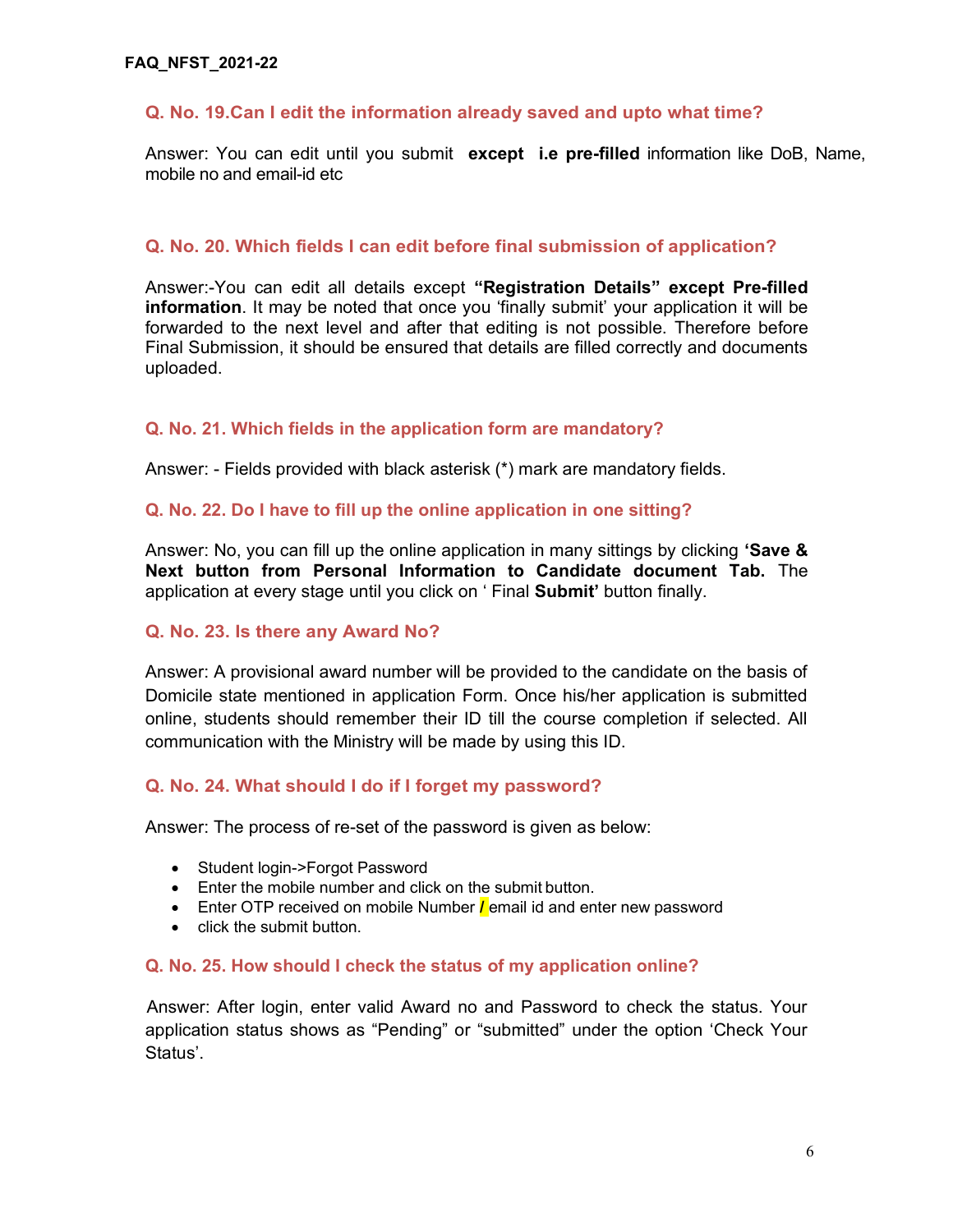#### Q. No. 26. How can I check my result?

Answer: The list of provisionally selected students will be published on Ministry portal. The students can check their result in the Ministry portal. The students are also communicated through SMS.

#### Q. No. 27. What are the criteria for selection?

Answer: The selection of the students takes place on the based on the marks obtained in Post Graduation Course.

Q. No. 28. What should I do if I face some technical issue while applying for scholarship on fellowship portal.

Answer: You may register online query at https://tribal.nic.in/Grievance/

#### Q. No. 29. What should I do if passing marks are wrongly mentioned in application form?

Answer: Approach university during verification.

#### Q. No. 30. How do I know the name and address of the Nodal Officer?

Answer: The name and contact details of the Nodal Officer are available with university/Institute who is dealing with NFST.

Q. No. 31. Can I make Correction in date of birth after submission of application form?

Answer: No, This is pre-filled information, be careful while filing DOB

Q. No. 32. Can I change my mobile number and email id after submission of application form?

Answer: No, you cannot change your mobile number and email id after submitting the application form.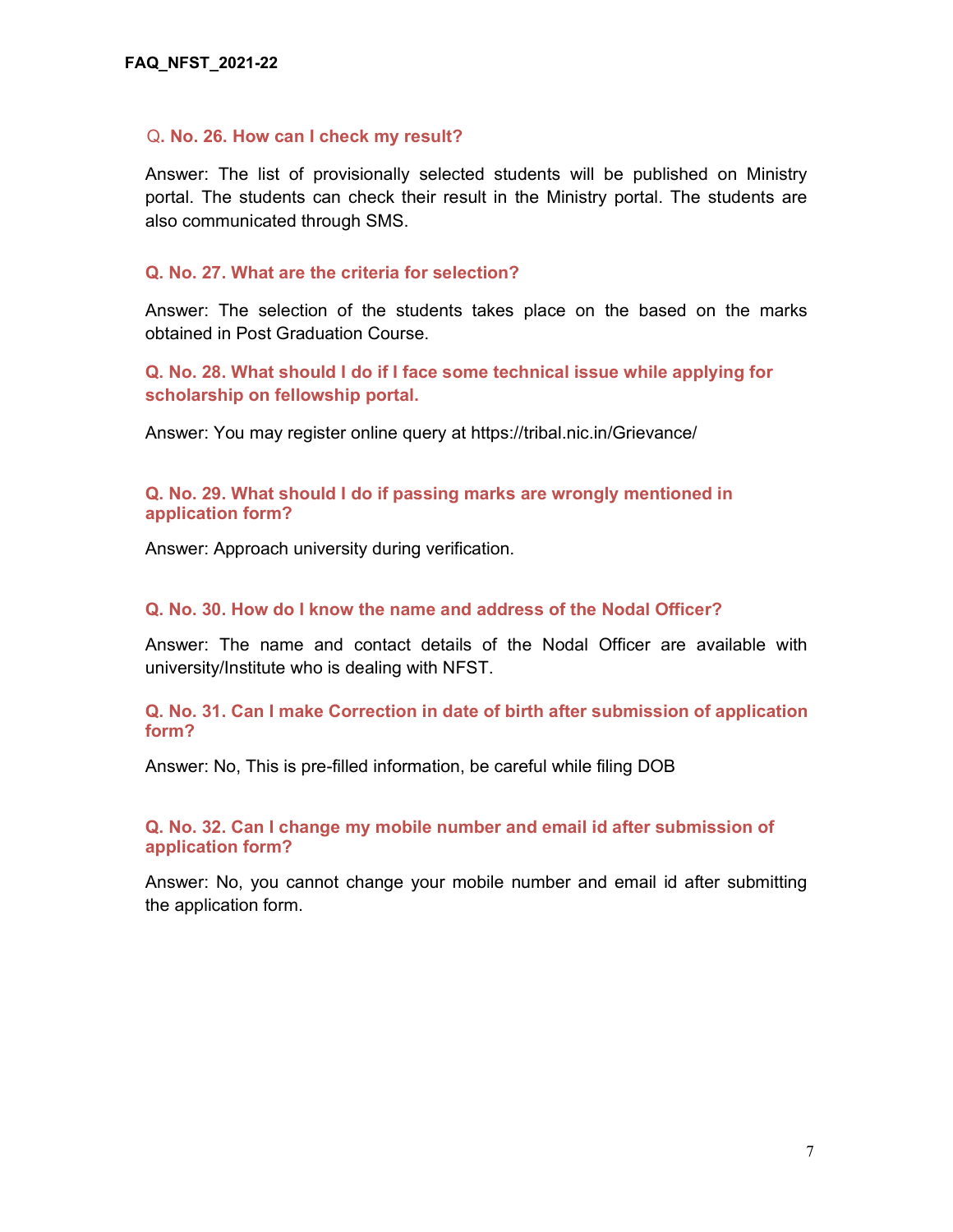# Q. No. 33. Can I change my domicile state/district name after submission of application form?

Answer: The students can't change their domicile state/district name after submission of application form.

## Q. No. 34. Can I change my course after selection?

Answer: You approach university while verification.

## Q. No. 35. Which documents have to be sent to the Ministry after the selection?

Answer: The students are required to send the following documents to the Ministry after selection: -

 Original bond paper duly filled (Execute on non-judicial stamp paper of Rs. 50 or above/e-stamp paper)

## Q. No. 36. Which documents have to be uploaded on the grievance portal of the Ministry after the selection?

Answer: The students are required to upload following documents on the grievance portal of the Ministry after the selection: -

Undertaking for availing/NOC for non-availing scholarship from any other source

## Q. No. 37. Which documents have to be submitted to the University after the selection?

Answer: The Student is required to submit the documents to as and when asked by the university.

## Q. No. 38. When does students have to update a Research Topic?

Answer: The students are required to update research details at the grievance portal in the Research section after joining the Course.

## Q. No. 39.Whether the continuation certificate has to be submitted monthly or quarterly?

Answer: The continuation certificate is required to be submitted by students on quarterly basis.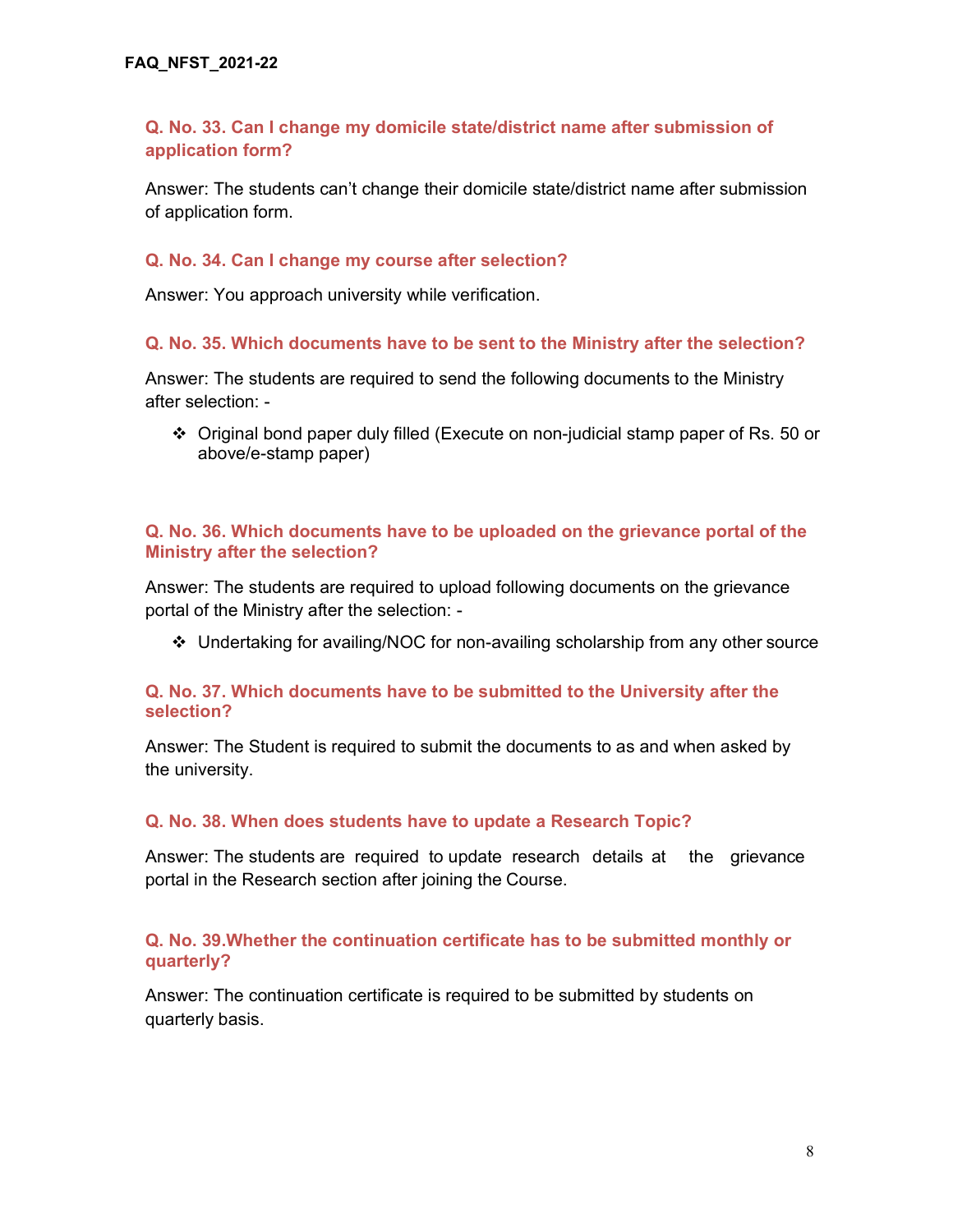#### Q. No. 40. Whether the HRA certificate has to be submitted monthly or quarterly?

Answer: The HRA certificate is required to be submitted by students on quarterly basis.

#### Q. No. 41. When does students has to submit a progress report?

Answer: The students are required to submit the progress report to the university on yearly basis.

# Q. No. 42. What should students do if the joining date is wrongly mentioned in the joining report?

Answer: The students are required to re-submit the joining report to the University with actual date of joining. University is required to modify joining date while linking the ID at Canara Bank portal

## Q. No. 43. Is It necessary to upload all the documents (Continuation certificate/HRA Certificate etc.) for continuous fellowship?

Answer: The student's is required to upload all the documents (continuation certificate/HRA Certificate etc.) for availing fellowship on portal. Without uploading aforesaid documents fellowship will not be processed by the ministry.

## Q. No. 44. What should students do if the account status is shown as "Student ID Withheld"?

Answer: The student may request to the nodal officer of the University to initiate "withheld removal "option and get the approval from the Ministry.

## Q.No. 45. What is the meaning of "Initiation awaited from University" with respect to uploading documents?

Answer: "Initiation awaited from University" means approval is pending from the University.

## Q. No. 46.Do the students have to refund the Scholarship amount if the same has been availed from other sources?

Answer: Yes, the student is required to refund the amount of Scholarship/fellowship availed from other sources. Otherwise, fellowship will not be processed, if student does not refund the availed amount to concern university/State/other agency.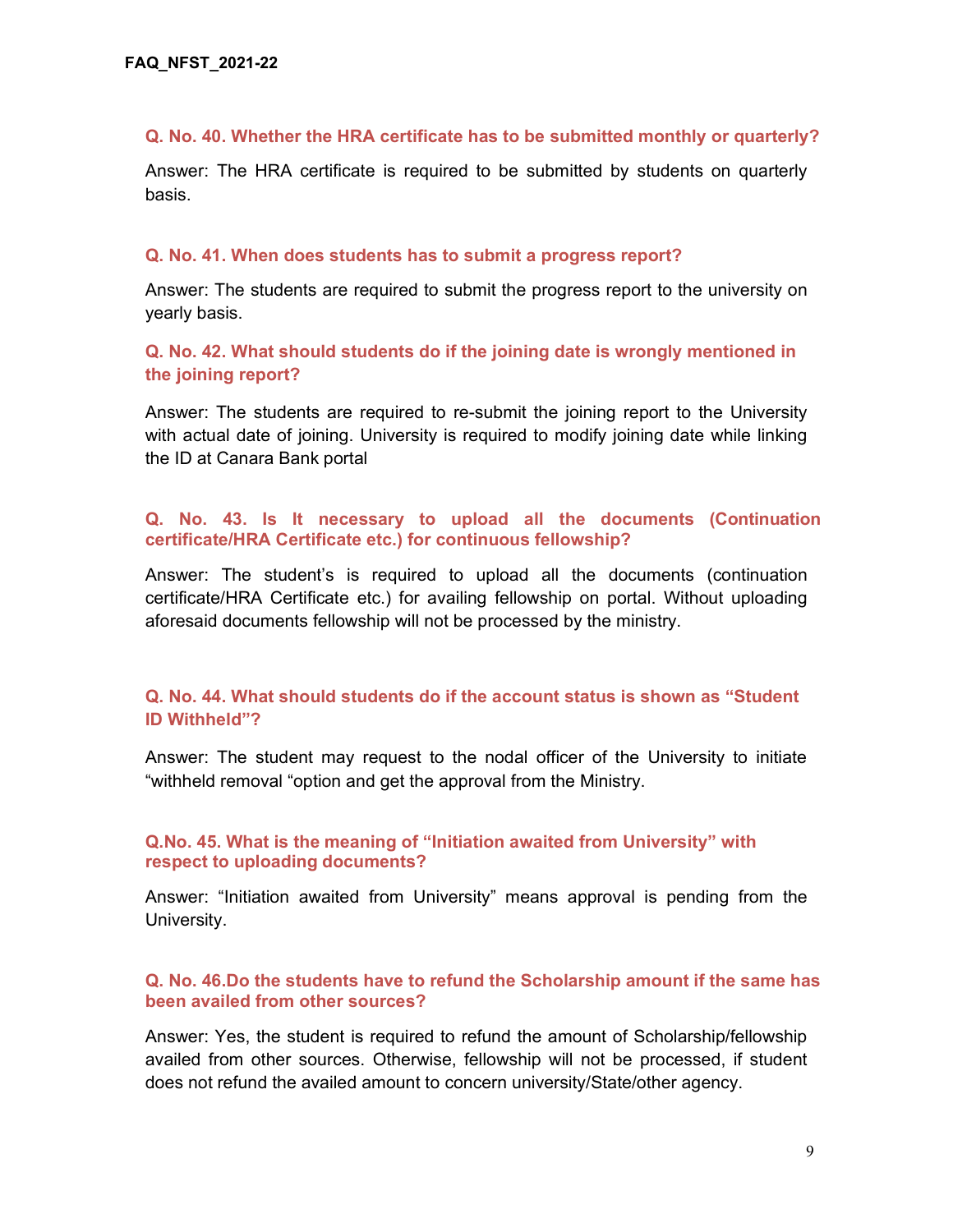## Q. No. 47. What is the "No Objection Certificate" (NoC) and where does it have to be uploaded?

Answer: The students who have not availed any scholarship/fellowship from any other source are required to submit "No Objection Certificate" athttps://tribal.nic.in/Grievance/ under the section "NOC/Refund receipt"

## Q. No. 48. Which documents student is required to submit to the University, after completion of the course?

Answer: The students are required to submit either the copy of award of degree (M.Phil./Ph.D) or course completion certificate to the university. The details of course completion need to be filled by the University on the ministry portal, failing which the payment for the last 3 months will not be released.

## Q. No. 49. Which documents have to be uploaded on the Ministry portal?

Answer: The students are required to upload either the copy of award of degree (M.Phil./Ph.D) or course completion certificate. In addition to this, thesis report also has to be uploaded at motaachiever@gmail.com

#### Q. No. 50. What is Aadhaar based Payment?

Answer: Aadhar is required to link with your bank account. The mobile no of Aadhar and bank account should be same. Applicants/Students who have entered Aadhaar no in their online application correctly and if their Aadhaar is linked to any of their Nationalized bank account, in such cases the amount of fellowship will be credited to that Aadhaar linked bank account only.

## Q. No. 51. Is it mandatory to hold a bank account in Canara Bank for availing Fellowship?

Answer: Not mandatory. You should have an account in nationalized bank

## Q. No. 52. What is the process of linking of student's I'd at canara bank portal?

Answer: The Process of linking of student's I'd at canara bank portal as follow: -

Mapping of of student's details at Canara Bank portal by Ministry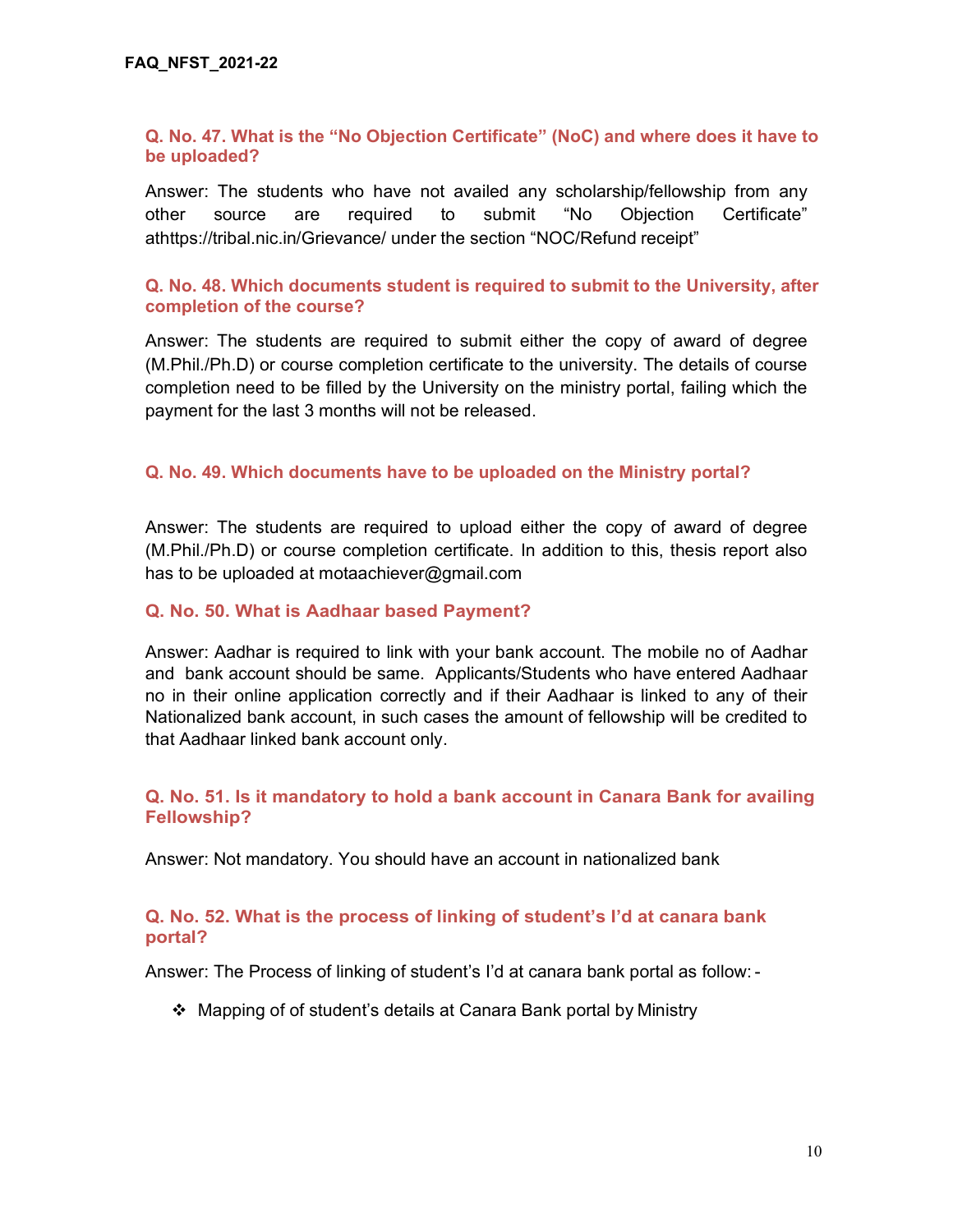- $\div$  Linking of students Id along with details by University and submitted for approval to Ministry
- ❖ Approval of students Id by the Ministry

## Q. No. 53. What should I do if Nodal officer/University is unable to link my Id at Canara Bank portal?

Answer: In case your nodal officer/University is unable to link your Id at Canara Bank portal, Kindly request your nodal officer /University. Ministry also send communication to Universities as well as students for linking. Still you face problem you may raise a query with Nodal officer contact number at https://tribal.nic.in/Grievance/. Ministry may contact Nodal officer in this regard.

## Q. No. 54. What is the meaning of "Beneficiary code creation/ account validation pending" as shown in Canara Bank portal?

Answer: Beneficiary code will be generated by PFMS upon linking of ID at the Canara Bank portal by university/Institutes. Subsequently, Ministry will approve the ID.

If, the name is different in master data and bank account, the university is required to make correction through option "beneficiary code updation". This can be done through maker and checker ID of university.

## Q. No. 55. How beneficiary code will be generated, if "Beneficiary code rejected, as shown in Canara bank portal?

Answer: The beneficiary code will be rejected if IFSC code wrongly entered/ account closed/blocked. The University is required to update valid account no with IFSC code in the portal and get approved by the ministry.

# Q. No. 56. What is mode of Payment of Fellowship?

Answer: Payment of fellowship to the selected students will be made on quarterly basis, through the Direct Benefit Transfer system by the Ministry of Tribal Affairs through the accredited bank after approval from the Ministry.

## Q. No.57. Can I change my bank account details if wrongly mentioned/mismatched in university record/Canara Bank Portal?

Answer: The request letter from University/Institute along with photo copy of passbook should sent to Ministry, after approval from competent authority, the account no may be changed in coordination with Bank by the University.